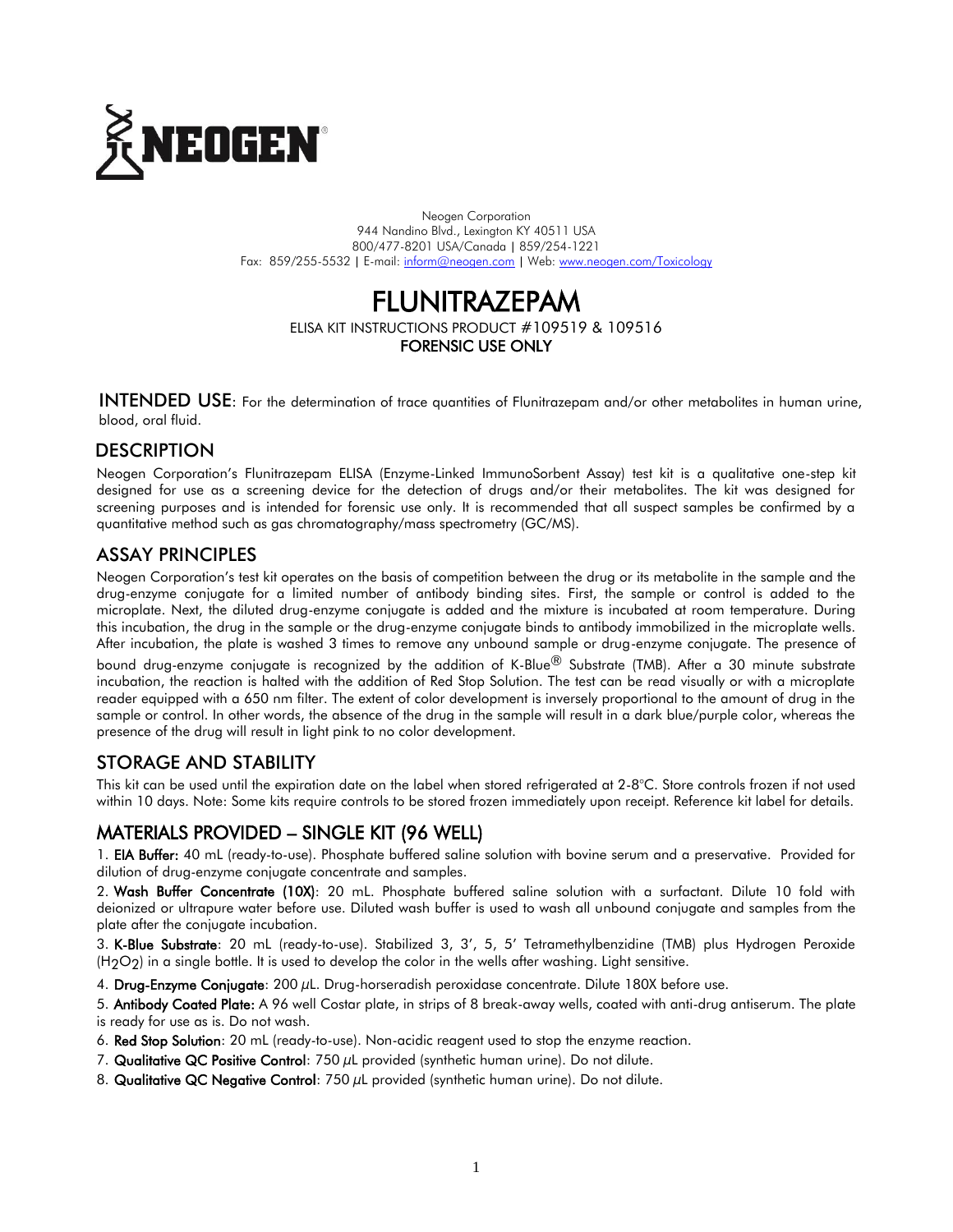### MATERIALS PROVIDED – BULK KIT (480 WELL)

- 1. **EIA Buffer:** 200 mL (ready-to-use). Phosphate buffered saline solution with bovine serum and a preservative. Provided for dilution of samples.
- 2. Wash Buffer Concentrate (10X): 100 mL. Phosphate buffered saline solution with a surfactant. Dilute 10 fold with deionized or ultrapure water before use. Diluted wash buffer is used to wash all unbound conjugate and samples from the plate after the conjugate incubation.
- 3. K-Blue Substrate: 100 mL (ready-to-use). Stabilized 3, 3', 5, 5' Tetramethylbenzidine (TMB) plus Hydrogen Peroxide (H<sub>2</sub>O<sub>2</sub>) in a single bottle. It is used to develop the color in the wells after washing. Light sensitive.
- 4. Drug-Enzyme Conjugate: 1 mL. Drug-horseradish peroxidase conjugate. Dilute 180X before use.
- 5. **Antibody Coated Plate:**  $5 \times 96$  well Costar plate, in strips of 8 break-away wells, coated with anti-drug antiserum. The plate is ready for use as is. Do not wash.

## MATERIALS NEEDED BUT NOT PROVIDED

- 1. Deionized water.
- 2. Precision pipettes that range from 10  $\mu$ L 1000  $\mu$ L and disposable tips.
- 3. Graduated cylinder to dilute and mix wash buffer.
- 4. Plate cover or plastic film to cover plate during incubation.
- 5. Clean glassware (i.e. test tubes) to dilute drug-enzyme conjugate.
- 6. Microplate reader with 650 nm filter if Red Stop is used, or a 450 nm filter if 1N HCl is used to stop the reaction. Note: It is not necessary to stop the reaction if reading immediately. Unstopped reactions should be read with a 650 nm filter.
- 7. Cut-off calibrator.

### *OPTIONAL TEST MATERIALS*

- 1. **Qualitative QC Positive Control:**  $5 \times 750 \mu$ L (synthetic human urine). 1-5 vials available upon request. Do not dilute.
- 2. Qualitative QC Negative Control:  $5 \times 750 \,\mu$ L (synthetic human urine). 1-5 vials available upon request. Do not dilute.
- 3. Red Stop Solution: 100 mL (ready-to-use). Non acidic reagent used to stop the enzyme reaction. Available upon request. Product No. 301473.

### OPTIONAL MATERIALS

- 1. 1N HCI if Red Stop Solution is not used.
- 2. Microplate shaker.

### PRECAUTIONS AND NOTES

- 1. DO NOT use kits or components beyond expiration date.
- 2. DO NOT mix conjugates and plates from different kit lots.
- 3. DO NOT pipette reagents by mouth.
- 4. Pour K-Blue Substrate out of the bottle into a clean reservoir. To prevent contamination of the substrate, DO NOT pipette out of the bottle.
- 5. All specimens should be considered potentially infectious. Exercise proper handling precautions.
- 6. Keep plate covered except when adding reagents, washing or reading.
- 7. Kit components should be refrigerated at all times when not in use.
- 8. Keep the controls frozen if storing longer than 10 days. Avoid repeated freeze-thaw cycles. Note: Some kits require controls to be stored frozen immediately upon receipt. Reference kit label for details.
- 9. Use aseptic technique when opening and removing reagents from vials and bottles.
- 10. DO NOT smoke, eat or drink in areas where specimens or reagents are being handled.
- 11. Do not substitute DI water for the wash step of this protocol. Use only Neogen's wash buffer.
- 12. Do not use Sodium Azide with samples, standards and/or calibrators.
- 13. Do not reuse wells, they are for one use only.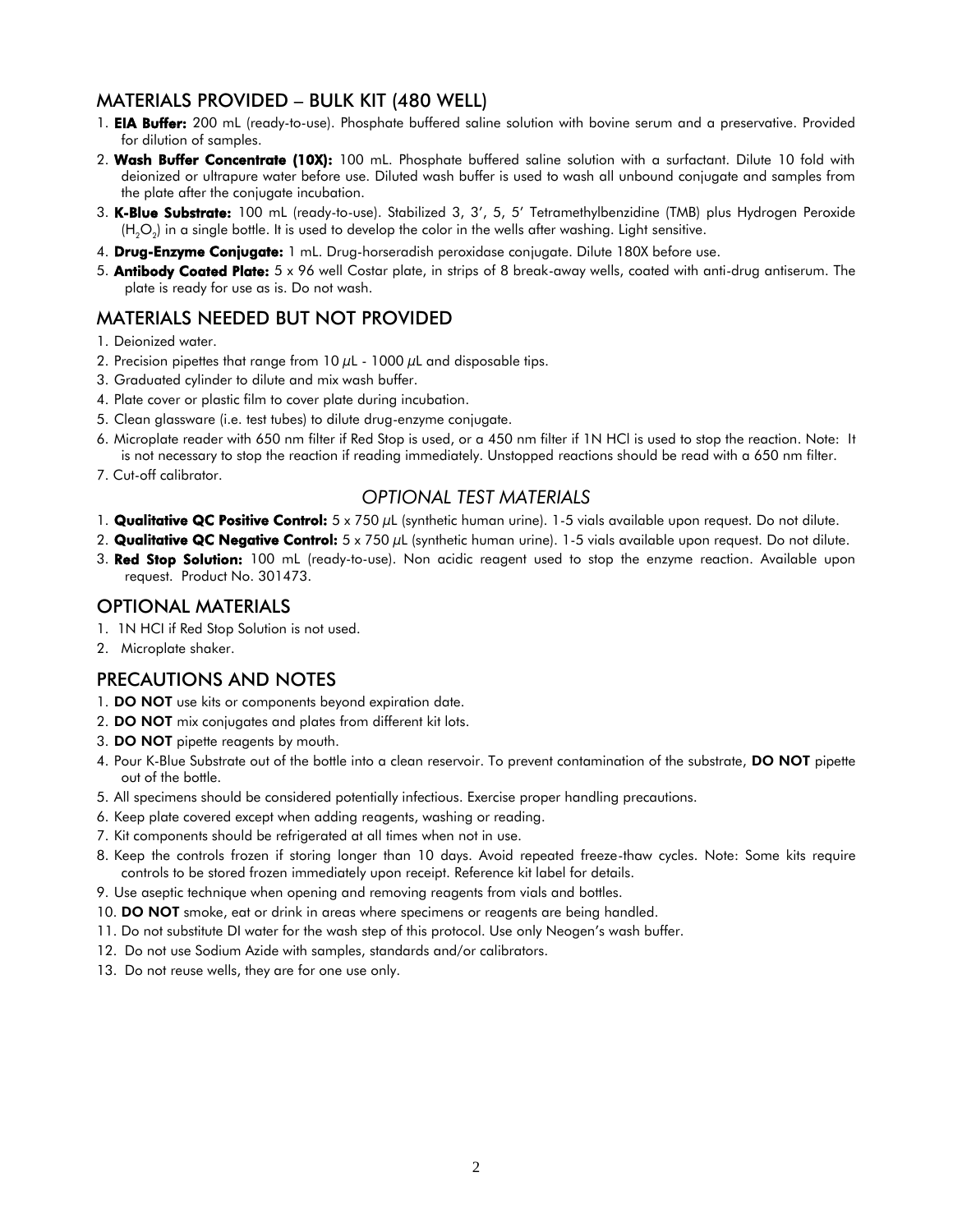### PROCEDURAL NOTES

- 1. Desiccant bag must remain in foil pouch with unused strips. Keep zip lock pouch sealed when not in use to maintain a dry environment.
- 2. Use clean pipette tips for the buffer, drug-enzyme conjugate, controls and samples.
- 3. Before pipetting a reagent, rinse the pipette tip three times with that reagent.
- 4. When pipetting into the wells, DO NOT allow the pipette tip to touch the inside of the well or any of the reagent already inside the well. This may result in cross contamination.
- 5. Controls and samples should be assayed in duplicate.
- 6. The drug-enzyme conjugate is most stable in its concentrated form. Dilute only the volume necessary for the amount of strips currently being used.
- 7. Before opening the drug-enzyme conjugate vial, tap the vial in an upright position to remove any liquid in the cap.
- 8. Before substrate addition, wipe the outside bottom of the wells with a lint-free wiper to remove dust and fingerprints.
- 9. Gently mix specimens and reagents before use. Avoid vigorous agitation.

#### SAMPLE TREATMENT

Recommended minimum sample dilutions are listed below. These dilutions may change based on your laboratory's determination. All sample dilutions should be made in Neogen's EIA Buffer.

- a. Urine: A dilution of 1:4 (i.e. 1 part sample to 3 parts EIA Buffer provided) may be necessary to reduce natural background as well as bring desired cutoff concentration into assay range. Please contact your Neogen Representative for assistance.
- b. Whole blood: A dilution of 1:5 (i.e. 1 part sample to 4 parts provided EIA Buffer) is recommended. Please contact your Neogen Representative for assistance.
- c. Other Forensic sample types: Please contact your Neogen Representative for assistance.

### TEST PROCEDURES

The following test procedures can be run manually or on an automated instrument. Please contact your Neogen representative for assistance with protocols for automated instruments.

- 1. Determine the number of wells to be used.
- 2. Prepare the enzyme conjugate solution by diluting the 180X enzyme conjugate stock 1 to 180 in the EIA Buffer provided. Mix the solution by inversion. Do not vortex. Example: for two eight well strips, add 25  $\mu$ L of the 180X enzyme conjugate stock to 4475  $\mu$ L of EIA Buffer.
- 3. Add 20  $\mu$ L of sample, laboratory calibrators and Neogen controls to the appropriate wells in duplicate. Do not dilute Neogen's positive and negative controls.
- 4. Add 180 µL of diluted drug-enzyme conjugate to each well. Use 8-channel pipetter or 12-channel pipetter for rapid addition.
- 5. For manual runs, mix by gently shaking plate. A microplate shaker may be used.
- 6. Cover plate with plastic film or plate cover and incubate at room temperature for 45 minutes.
- 7. During the conjugate incubation, dilute concentrated wash buffer 10 fold with deionized water (i.e. 20 mL of concentrated wash buffer plus 180 mL of deionized water). Mix thoroughly. Diluted wash buffer is stable for 5 days at room temperature or 7 days at 2-8°C.
- 8. Once the incubation is complete, dump or aspirate the liquid from the wells. Tap the plate on a clean lint-free towel to remove any remaining liquid in the wells.
- 9. Wash each well with 300 µL of diluted wash buffer. Manual Wash: For manual wash procedures repeat for a total of 3 washings, invert and tap dry the plate following each step. After completing the last wash step wipe the bottom of the wells with a lint-free towel to remove any liquid on the outside of the wells. Automated Wash: If an automated plate washer is used wash the plate for a total of 5 washings with 300 µL of diluted wash buffer. It is important for the automated washer to conduct a final aspirate cycle to eliminate residual amounts of wash buffer. Residual amounts of buffer in the wells will affect assay performance. Note: DI water should never be used for the plate wash.
- 10. Add 150  $\mu$ L of the K-Blue Substrate to each well. For manual runs, use a multi-channel pipetter for best results.
- 11. Incubate at room temperature for 30 minutes. Gently shake immediately before measuring the absorbance.
- 12. Add 50 µL of Neogen's Red Stop Solution to each well to stop enzyme reaction. Mix gently before measuring the absorbance. For automated systems a 10 second shake is sufficient. Measure the absorbance at a wavelength of 650 nm. Wells should be read within 2 hours of stopping the reaction. Note: When Neogen's Red Stop is used, it will result in a color ranging from a dark blue/purple to light pink based on the concentration of drug present. If 1 N HCI is preferred, use 50  $\mu$ L per well and read plate with a 450 nm filter. All QC data is generated without using a stopping reagent. Note: When acid stop is used, OD values will approximately double as compared to the OD values obtained with Red Stop.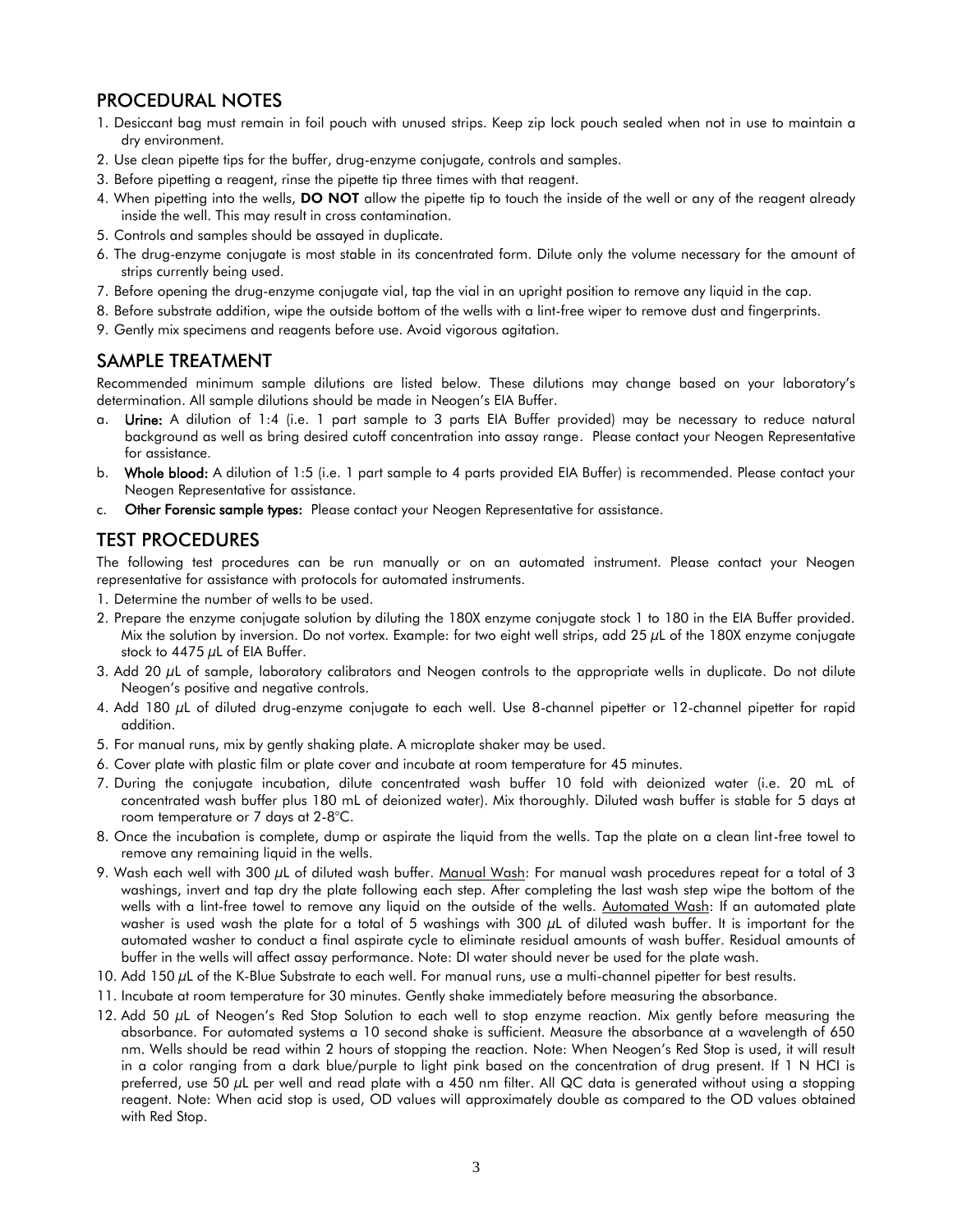## STANDARD CURVE IN EIA BUFFER



| <b>SENSITIVITY</b>   |                           |                                                      |  |
|----------------------|---------------------------|------------------------------------------------------|--|
| Compound             | <b>1-50 in EIA Buffer</b> | 1-50 in Human Urine                                  |  |
|                      |                           | (1:4 dilution : 1 part sample to 3 parts EIA Buffer) |  |
| 7-aminoflunitrazepam | $3.2 \text{ ng/mL}$       | $6.8 \text{ ng/mL}$                                  |  |
| Flunitrazepam        | 4.1 $ng/mL$               | $41$ ng/mL                                           |  |
| Diazepam             | 9.6 $ng/mL$               | N/A                                                  |  |

The term I-50 is used to define the sensitivity of the test. This number is derived from a standard curve generated with the drug in EIA Buffer. The drug concentration that shows 50% less color activity than the zero standard is considered to be the I-50.

### **SPECIFICITY**

|                          |                      | Flunitrazepam      |                   |
|--------------------------|----------------------|--------------------|-------------------|
|                          | <b>Concentration</b> | <b>Equivalents</b> | % Cross-          |
| Compound                 | (ng/mL)              | (ng/mL)            | <b>Reactivity</b> |
| Flunitrazepam            | 7.2                  | 7.2                | 100%              |
| 7-aminoflunitrazepam     | 3.41                 | 7.2                | 212%              |
| Diazepam                 | 10.43                | 7.2                | 69%               |
| Clobazam                 | 218.2                | 7.2                | 3.3%              |
| Clonazepam               | 342.91               | 7.2                | 2.1%              |
| Midazolam Maleate        | 514.31               | 7.2                | 1.4%              |
| 7-aminoclonazepam        | 1,200                | 7.2                | 0.6%              |
| N-desmethylflunitrazepam | 1,440                | 7.2                | 0.5%              |
| Halazepam                | 1,800                | 7.2                | 0.4%              |
| Triazolam                | 2,400                | 7.2                | 0.3%              |
| Nitrazepam               | 2,400                | 7.2                | 0.3%              |
| Nordiazepam              | 3,600                | 7.2                | 0.2%              |
| Methylene Blue           | 36,000               | 7.2                | 0.02%             |
| Trimipramine             | 72,000               | 7.2                | 0.01%             |

Note: Flunitrazepam equivalents represents  $50\%$  B/B<sub>0</sub> assay displacement in EIA Buffer.